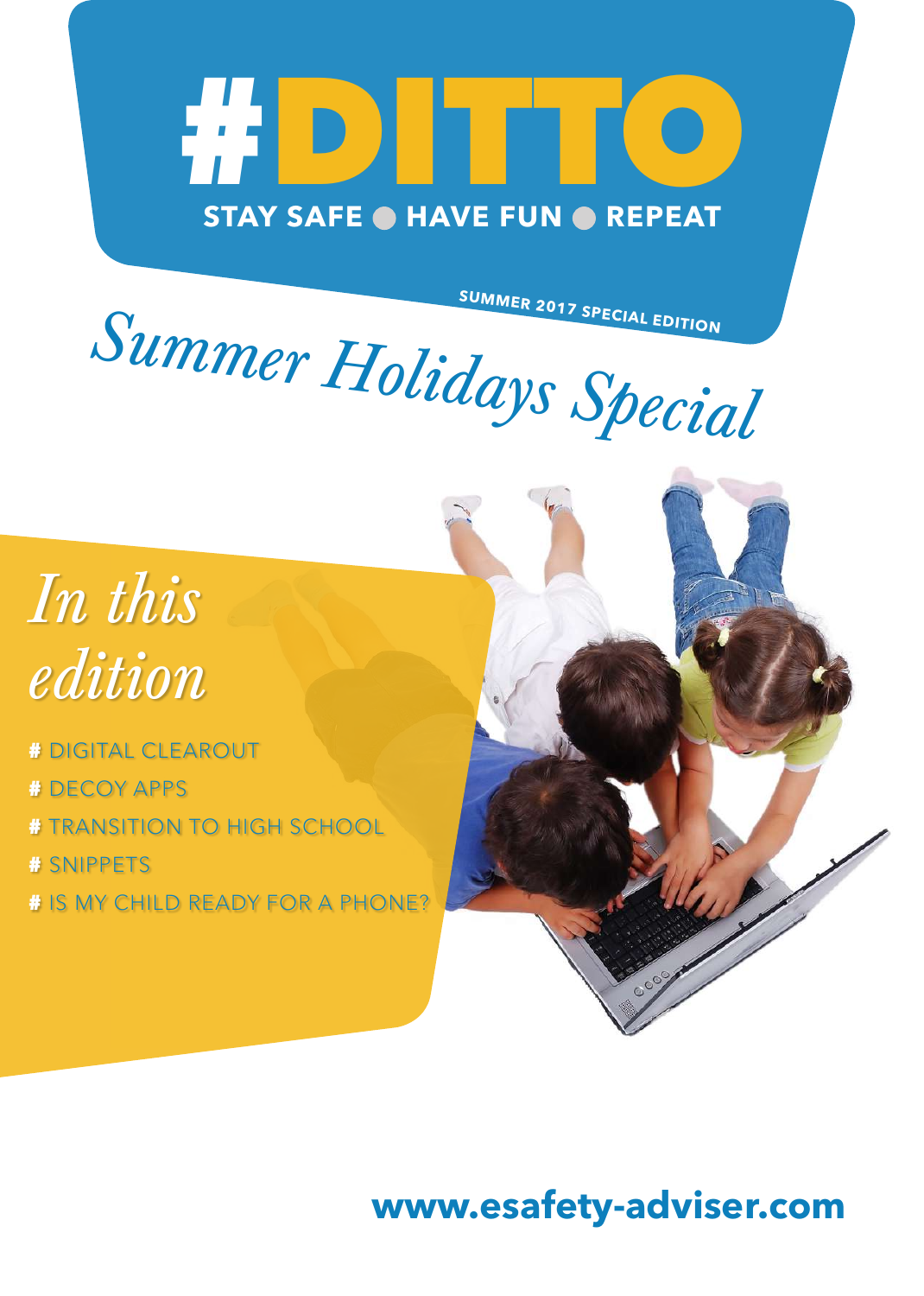

#### Hi there, I'm Alan Mackenzie. I'm an independent consultant specialising in online safety, specifically within education to children, young people, schools and other organizations, and parents.

I'm a strong believer that technology, for the most part, is neutral; behaviour is key. To understand behaviour, we have to be a part of childrens lives in order to understand what they're doing with technology and why.

#### Contact **Alan**

- **01522 25 30 88**
- **www.esafety-adviser.com**
- **[alan@esafety-adviser.com](mailto:alan%40esafety-adviser.com?subject=Contact%20from%20DITTO%20Magazine)**
- **[twitter.com/esafetyadviser](http://twitter.com/esafetyadviser)**
- **[facebook.com/esafetyadviser](http://www.facebook.com/esafetyadviser)**

### Foreword from Alan Mackenzie

#### **Welcome to the summer special edition.**

The intention was that the magazine in June was going to be the final one before the summer break. A few schools asked if I was putting out a summer special and I originally said no as I didn't think I would have the time, but unusually I had a couple of spare days so thought a Summer Special edition might be nice.

It just covers some interesting information that I hipe you'll find useful.

If you're a new subscriber to the magazine (thank you and welcome) this is a cut-down version of what the magazine normally is.

I hope you have a wonderful summer break, I know I will. See you on the other side.

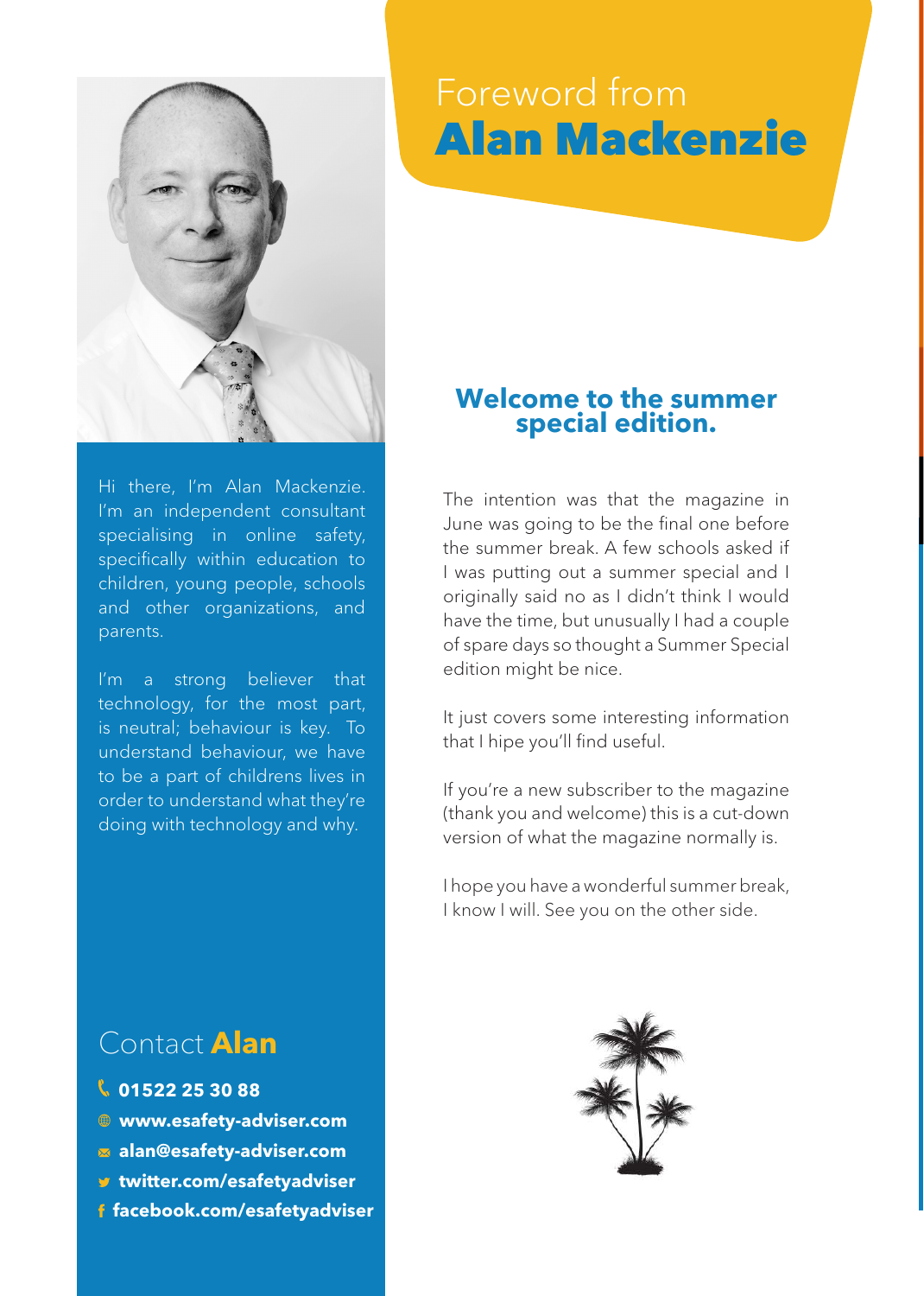

#### **A Request**

I'm 'considering' offering a magazine version for children and young people (DITTO Junior). As with this magazine it will be totally free, but it would only be possible if children and young people were able to contribute. Do you have any aspiring writers? Do you have a child (at home or in school) that would like to share their online experiences? Perhaps even someone that would like to feature a regular column?

I would like to make this about the opportunities and the risks, so contributions could be about what they are doing creatively online or something they experienced and what they did about it. It could be work they have done in school or at home in e-safety such as a poster design, a blog, a video. It could be talking about the latest game or app or advice they would like to give to others. The opportunities are endless.

I think DITTO Junior would probably come out at the same time as this mag, perhaps as an addendum and any contribution would have to be sent to me by the parent or the school rather than the child.

Would you email me your thoughts? I don't want to put a lot of work into something that may be a waste of time.

#### Alan Mackenzie

alan@esafety-adviser.com

#DITTO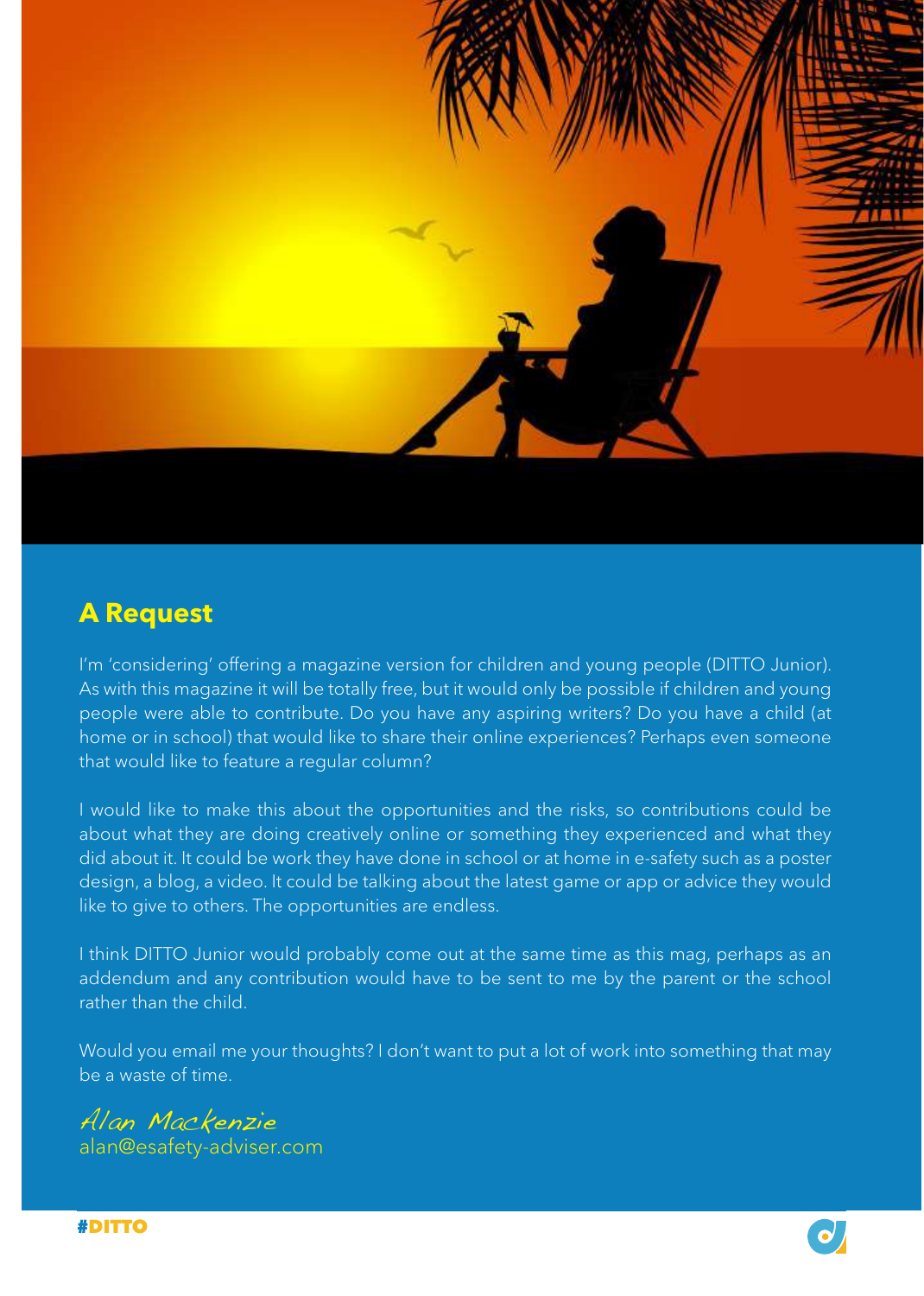## Digital clear-out

I've just finished throwing away what seems like half my house into a skip; things I never use, old carboard boxes that have accumulated and just general junk. I do this about once a year, but that clear-out always feels good.

Similarly, the summer holidays is a time when I have a really good digital clear-out.

Dependent on the amount of time you spend online, what online services you use, what you post etc. and on what devices, I would hazard a guess that you and your children accumulate a large amount of digital junk.

The long summer holiday is an ideal time to have a really good clear-out and tidy-up of all the things we use.

#### **Devices**

Get a list together of all the devices you and your family use. This would include things like PC's, laptops, mobile phones, tablets, gaming stations (e.g. Playstation, Wii, XBox)

Are you aware of all the parental settings on these devices, e.g. preventing age-inappropriate games being downloaded? Are they set up correctly? It's worth double-checking.

#### **Games**

Are you aware of the games your children are playing?

Are they age appropriate?

If they're playing online, is there a chat/private chat function? Are you happy with this?

Go through their devices with them and check those games on the Common Sense Media website to satisfy yourself that you are happy with them.

#### **Social Media**

Check which social networks are being used. Any old ones that aren't used anymore? If so get them deleted. If you're not sure how to delete them just go to Google and put, for example, "how to delete Instagram account" in the search bar. They're all quite easy to do.

Go through old posts and have a good clear-out. Do you still want everybody to see those old photos, videos or comments?

Check for any age restrictions (commonly 13).

Check privacy settings. Again, these are really easy in most apps but if you're not sure use Google or have a look on Internet Matters (website in useful links).

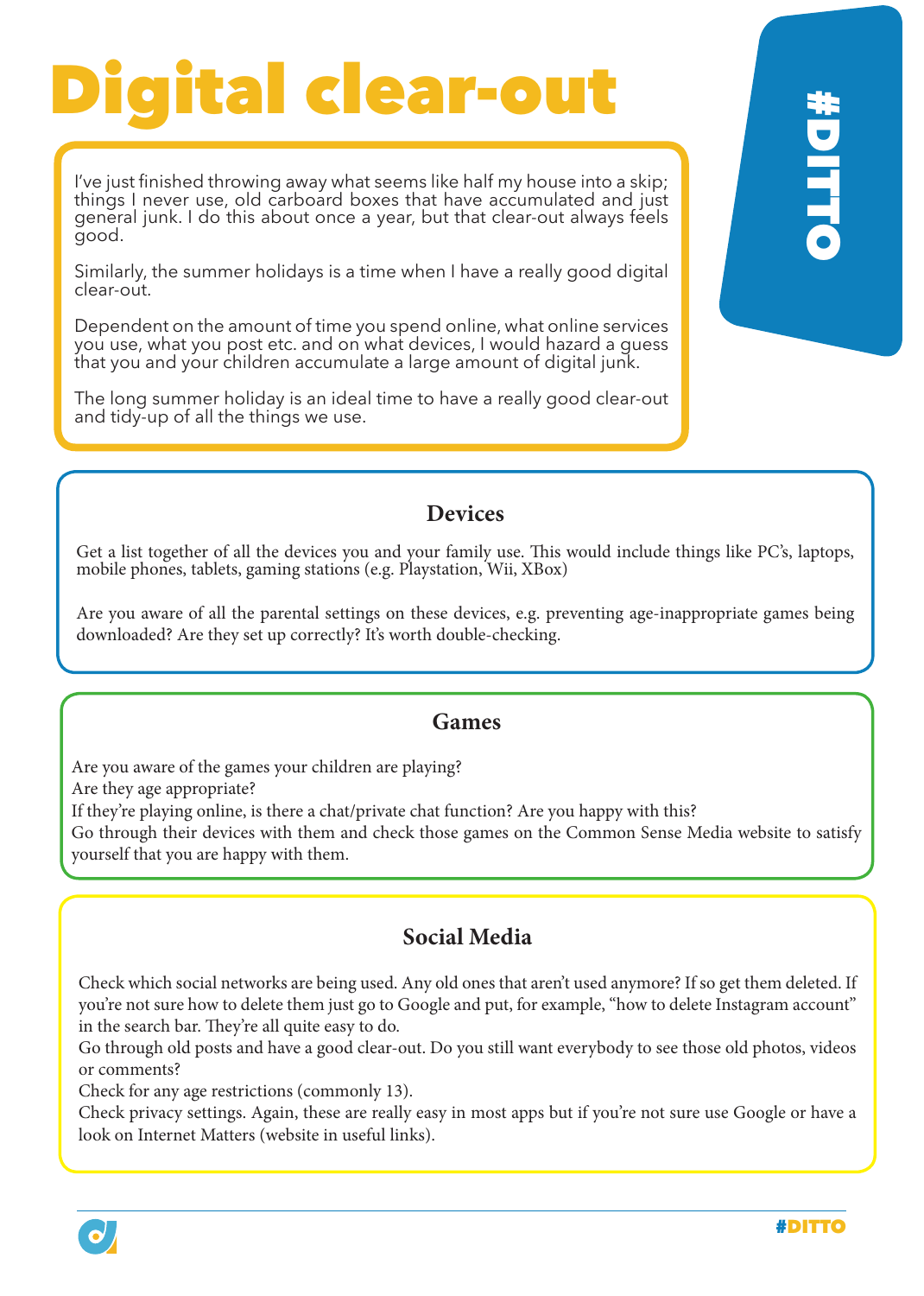#### **Other Apps and Passwords**

Particularly on mobile devices such as phones and tablets, there may be apps that you aren't aware of.

Have a look through and make sure you recognize them all, what they do etc. If you're not sure have a look on the Common Sense Media website.

Changing passwords can be a real pain but changing regularly is always a good idea due to hacking/fraud etc. Also enter your details into the website [https://haveibeenpwned.com](https://haveibeenpwned.com ) to see if any of your accounts may have been compromised in the past.

#### **Google/YouTube**

Depending on the age of your child, consider enabling Restricted mode on YouTube and SafeSearch on Google. Have a look through the history, searched items and watch later items to satisfy yourself that the videos/ channels your children are watching are appropriate for their age.

For younger children (7 and under) consider using the YouTube Kids app.

#### **Google search yourself and your children**

It may sound like a little over the top, but it has proven useful in the past (I use it quite often).

For both yourself and your children, Google search on your name and any usernames you use in games/apps/ social media. This is a good one to go through with children to teach them about their 'digital footprint'. In other words, what information is online about you/them? There may be nothing at all, but you never know.

Don't just look at the first page of the results, look at a lot of pages and also look at the image results too.



#### **Useful Links**

CEOP [www.ceop.police.uk](http://www.ceop.police.uk)

Common Sense Media [www.commonsensemedia.org](http://www.commonsensemedia.org)

Internet Matters [www.internetmatters.org](http://www.internetmatters.org)

My YouTube Channel <http://bit.ly/esafetyyoutube>

#DITTO

 $\overline{\mathsf{III}}$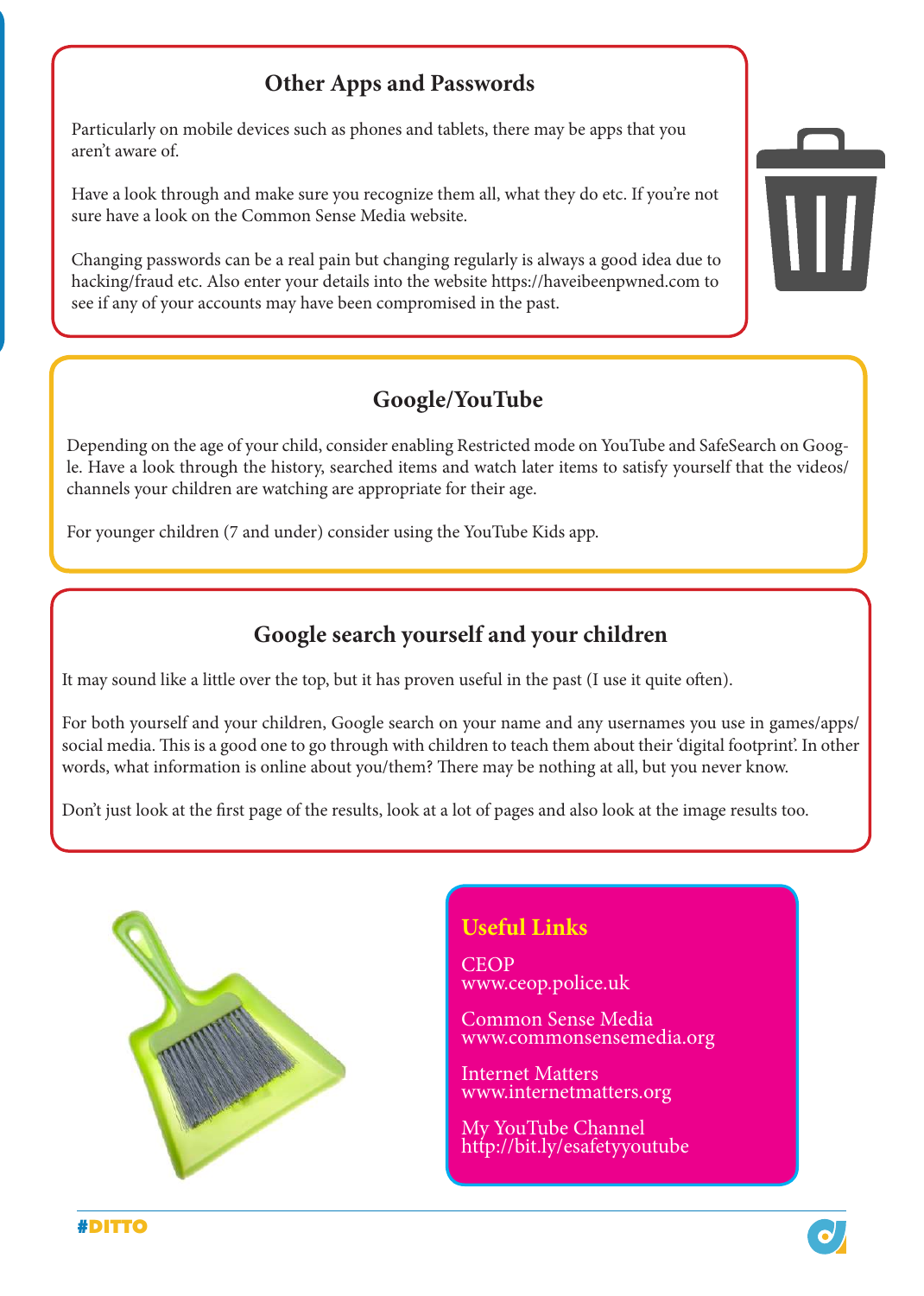## **Transition to** High School

**Lynn Findlay** is a senior social worker and trainer for The Foster Care Cooperative, as well as undertaking a Counselling Diploma at The Academy SPACE in Sheffield.

She is also a school governor with responsibility for e-safety.

Twitter: @FosterCareLynn

Web: http://fostercarecooperative.co.uk/



#### **Transition to High School**

We know that keeping our children safe online, and keeping up to date with changes in technology, apps and even online language, is an ongoing task for parents, carers, teachers and all those who work with children and young people.

At work I write a monthly blog for the Foster Care Cooperative on Understanding Your Child's Digital World and this year have covered fake news, Wikis and the new computing curriculum, children's use of voice search assistants and the importance of young people having a positive online presence.

How children are using and interacting with digital media is fast evolving and this is particularly notable at key transition points in their lives.

One significant time, if not THE most influential time, is during the transition to high school. As a parent my youngest is making the transition this summer, and I have reflected on this process with regards to a child's online and offline world. For most

10 and 11 year olds moving from Y6 to Y7 is a move to a new school, often a distance away, and taking new steps with their independence and freedom offline.

In their offline world, at this age many children:

- Start to walk/travel to school on their own or with friends.
- Often use public transport on their own for the first time.
- Are allowed home alone after school (for short periods of time).
- Have a key to their house.
- Play out unsupervised.
- Attend leisure activities, such as swimming or cinema, without a parent.

Although these examples may not apply to all children, and there may be many other ones as well, children are generally given more freedom, responsibility and accountability for themselves and their behaviour.

So, what about their online world? Whilst schools are supporting young people during transition days to high school and parents are buying new uniform and kit, it is

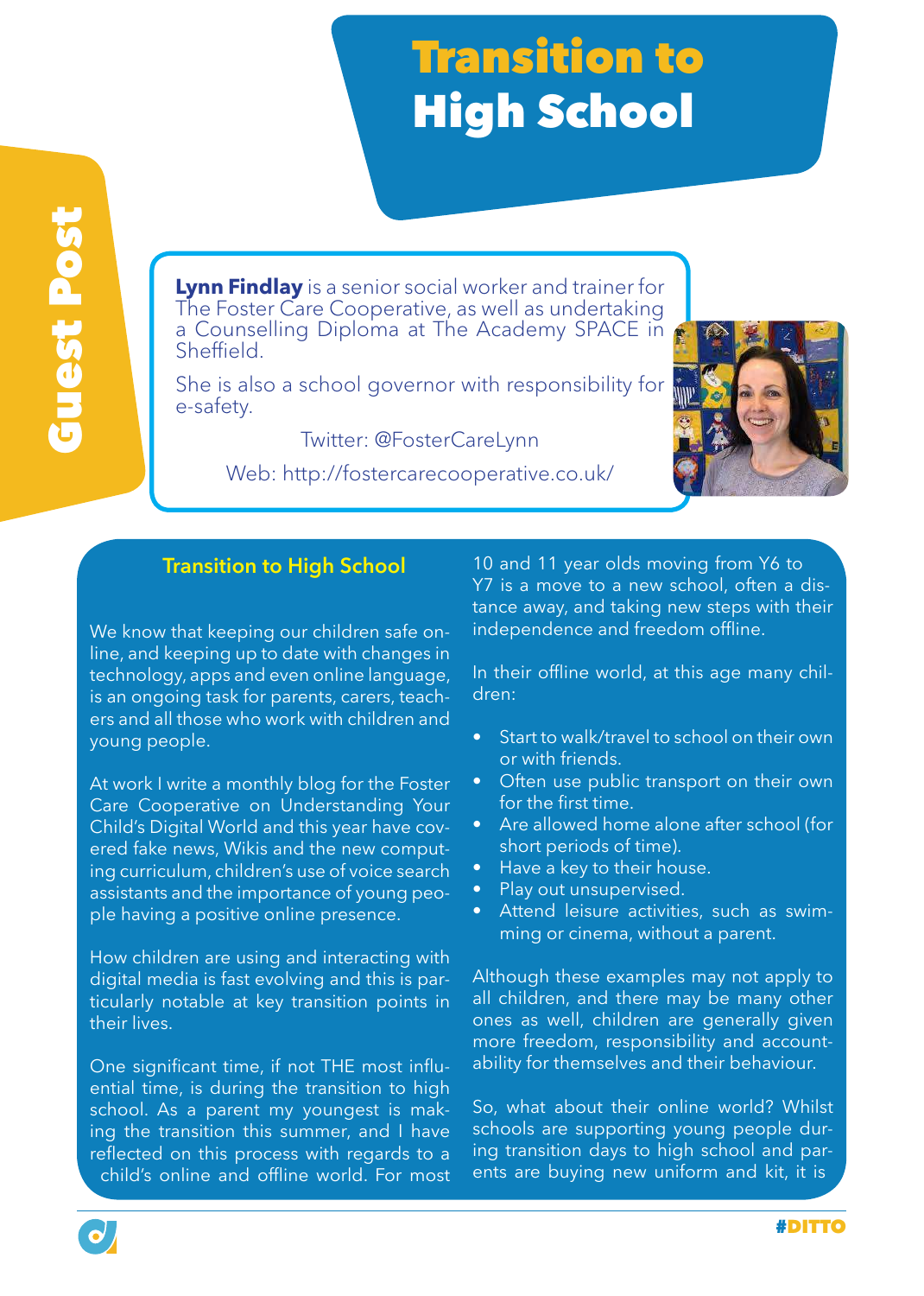

worth thinking about whether family or organisational e-safety advice needs revisiting during this transitional time.

A change in school is often accompanied by a change in friendship groups, new technologies and ways of using this technology, as well as changes to accessibility, responsibility and a child's relationship with this technology. This is coupled with the natural anxieties and emotions present at this time (in both children and parents).

According to the Children and Parents Media Use and Attitudes report 2016:

- Between the ages of 10 and 11 the number of social media profiles doubles from 23% to 43% and rises again from 50% to 74% from 12 to 13 years.
- By the age of 12 children spend more time online than watching TV.
- Between the ages of 11 and 12 smartphone ownership rises from 32% to 79%.
- By the age of 11 the mobile phone is the device children miss the most.

If you are involved in supporting a child making the transition this summer, as a parent, teacher, carer or youth worker, bear in mind

changes to online and offline freedoms, responsibilities and behaviour that happen at this time. Spend some time in class, at home or at summer holiday clubs, revisiting e-safety messages and advice in the context of 'new', being mindful of the interfaces with their offline world.

For example, a child may be allowed to play out for the first time or get the bus somewhere; only if they take their phone? A new school may have a portal system the child needs to access for preparation information? Use circle time to find out what children do when managing less direct supervision; is social media a bigger pull? For children who may not be attending the same high school as their friends, what is the role of social media in sustaining existing friendships?

These are simply some thoughts to stimulate debate and hopefully help everyone manage this transitional time in our digital world.

Lynn Findlay

Senior social worker, The Foster Care Cooperative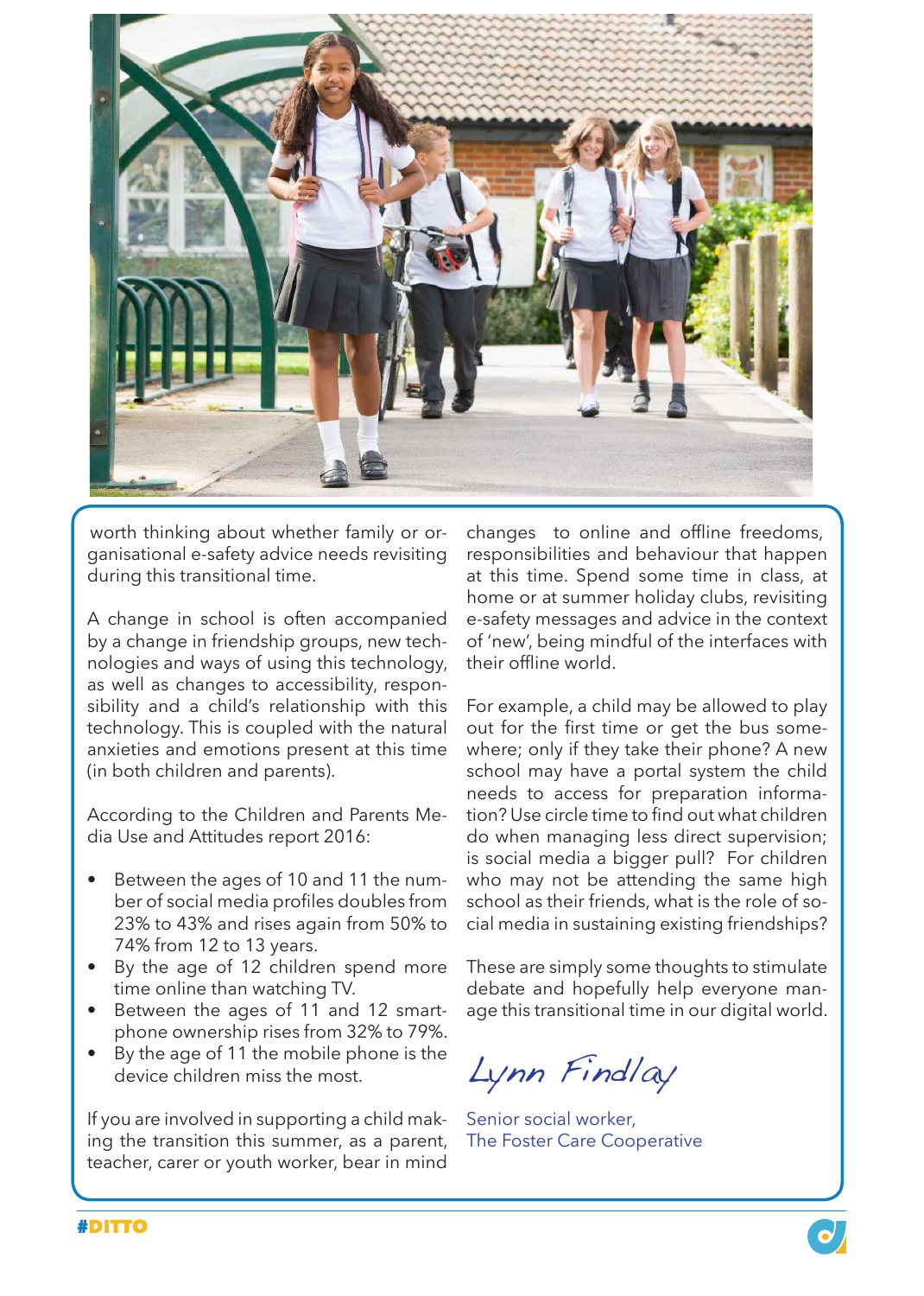## What are: decoy apps?

They can go by different names: vault apps, safe apps, secret apps, ghost apps, decoy apps. In essence they're a way to keep things private and hidden such as photos, videos, voice recordings etc. using a piece of software (app) on your



smart device such as a phone or tablet.

As with anything like this, the intention of the software is usually legitimate, but

not always. For example securing passwords, locking away private or sensitive information in case your device is lost or stolen, gives an extra layer of security if you want it, but they can (and some are specifically targeted to) store explicit or inappropriate photos, texts, videos etc. so it's something that we all need to be aware of.

#### Are they new?

No, they aren't new, for example you may know about the more traditional vault apps such as password lockers. All of us have numerous passwords for various services, some of which are pretty ridiculous in their complexity and



no absolute sure f i r e way of

there's

keeping them safe. So people are turning to password lockers which will store all the passwords inside an app (a secure vault) which has one single very secure password.

The difference with decoy apps is that they hide the data covertly, in other words the app presents itself as one thing while it actually does something else, for example a calculator.

#### What to do?

There are plenty of these apps out there so listing them would be impossible (I have put a few examples at the end), but the advice I give in every single training session I do is to be curious, as this is one of the best strategies we have in order to protect and support our children.

For parents this means being curious about the apps they are using, and having an open dialogue about the apps they are using, what they do and why they are using them. If you're looking through their device every now and agan (and for parents of younger (primary aged) children I would advise you to do this)

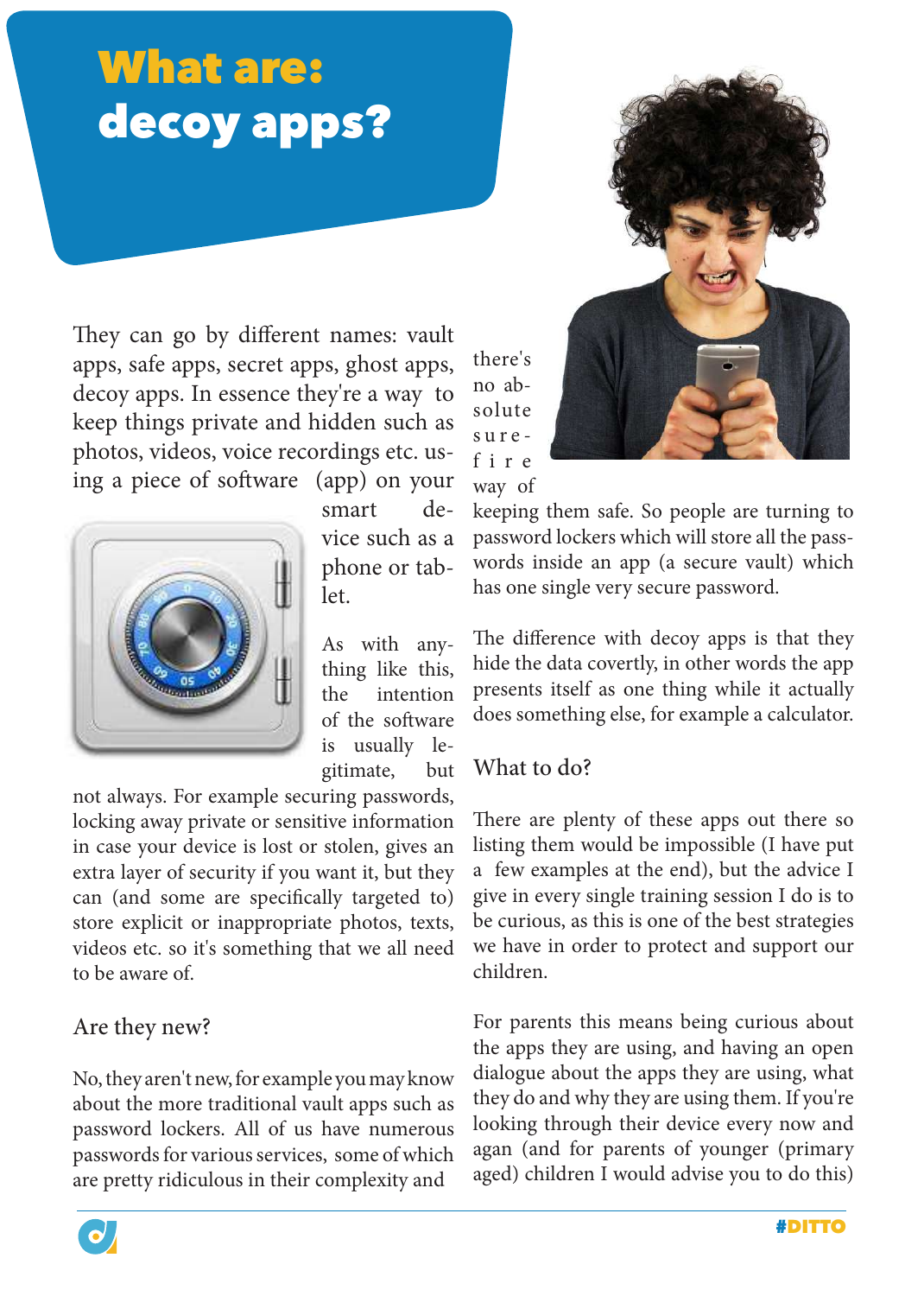you will quickly recognise which are new apps and which are old. Equally, on some devices you can prevent children downloading apps.

For school staff the curiosity is mainly about knowing what the current trends and risks are so that staff can keep a good listening ear open

Specifically for parents of younger children, I would always advise you to use parental controls on the devices that your children are using.

For example on Apple and Android devices you can set parental controls where you are notified if your child tries to download an app, meaning that you have to give permission or you just disallow downloading apps so that your child needs to come and ask you.

on the age of the child, the most important aspect being that you talk with your child, let them know what you are doing and why. Give



them the opportunity to ask questions.

I am not, never have been and never will be a fan of 'spying' on the online activities of children, but under certain circumstances there will be good reason for 'monitoring' their activities.There is a difference. Spying is doing it covertly, monitoring is doing it openly, letting your children know why.

Alan .

This advice is always given dependent

#### **Examples of decoy apps:**

Best Secret Folder Decoy Hide It Pro Secret Calculator Hi-Calculator



Take a look at an example video I made of me using the HiCalc decoy app:

**You Tube** 

<http://bit.ly/decoyapp>

#DITTO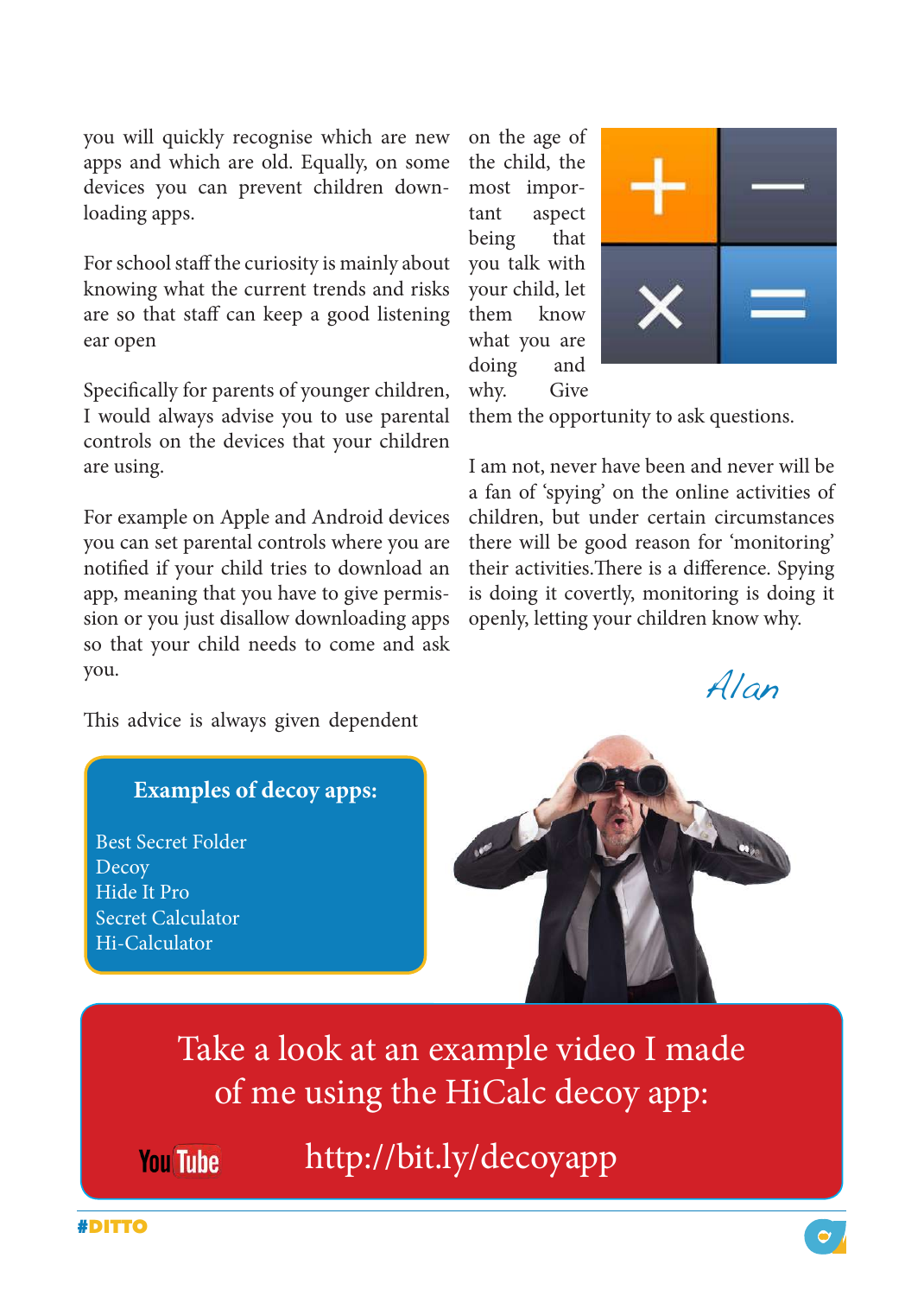## THE WHITE HATTER

# **Guest Post** Guest Post

#### **Darren Laur is known as 'The White Hatter'.**

Living in British Columbia Canada along with his wife Beth and son Brandon, he has dedicated his life to public safety. A recently retired and well-respected Staff Sergeant with the Victoria City Police Department he has a strong background in online and social media investigations.

Darren has very kindly allowed me to share this recent blog; you can see more great blogs full of tips and advice on his site:

#### **[www.thewhitehatter.ca](http://www.thewhitehatter.ca)**

#### **Is My Child Ready For A Phone**

As a social media safety expert, advocate, and coach who presents to thousands of parents throughout Canada and the United States, one question I am usually confronted with is, "at what age do you think a child should own a cell phone?"

I believe this question, although well meaning, really misses the point because it's not about the age of a child, it's about does your child's social and emotional maturity and impulse control, allow them to own and operate a phone without direct parental supervision? If the answer to this question is no, then it doesn't matter if the child is 6 years old or 16, they don't have the right to own a cell phone, especially, if they struggle with conflict, have poor impulse control, and can't honour boundaries. In Canada, to own a cellphone, you need to be 18 unless a parent or adult signs the cell providers Terms of Service (contract). Parents, by signing the Terms of Service for your child, you legally own these phones and not your kids. Cell phones are not a right to have, they are a privilege to have when it comes to children, tweens, and teens.

Although I have personally seen children in grade one with smartphones, which is ridiculous in my

opinion, according to the marketing agency Influence Central, the average age of a youth owning their first cell phone in Canada is 10 years.



According to the Canadian digital literacy group MediaSmart, 24% of students in the fourth grade own their own phone and 85% of students in the 11th grade. It has been my experience that a child's first cell phone is often not a new device, but rather a hand-me-down phone from a parent, who has upgraded to a new smartphone.

I also believe it is important to know that our kids aren't using their phones as phones. Here's a break down of what our kids are doing:

- Texting 88%
- Instant messaging 79%
- Accessing Social Media 72%
- Emailing 64%
- Video Chatting 59%
- Video Gaming 52%
- Messaging Apps 42%

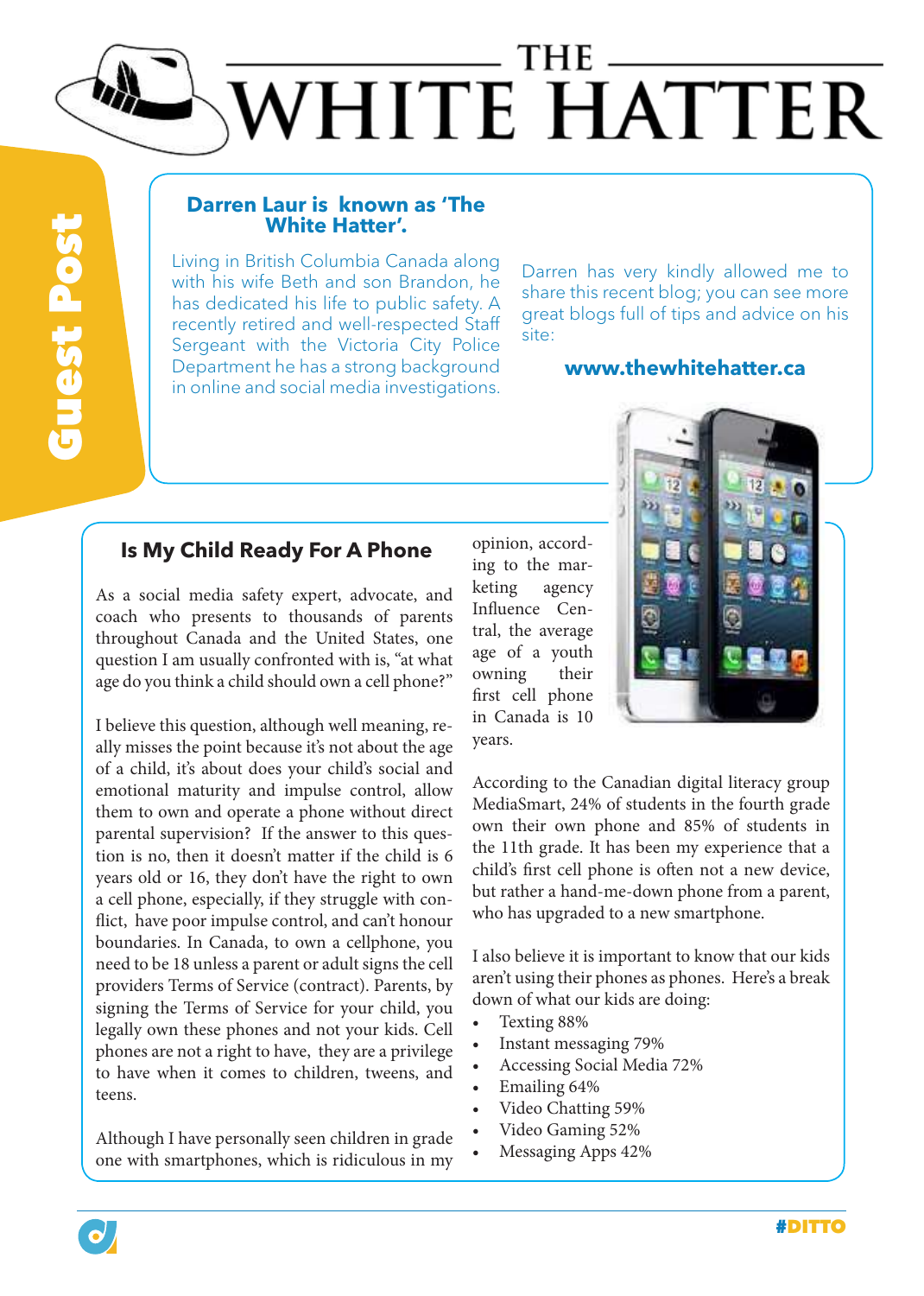

When you as a parent decide that your child is ready for a phone, it is very important that as a parent you put in place clear expectations as to how the phone will be used in and outside of the home.

We have created a "Family Collective Agreement" that can help you with this important mission, which can be downloaded here:

#### [https://www.thewhitehatter.ca/family-agreement](https://www.thewhitehatter.ca/family-agreement )

One of the most important rules; the phone will not be used in private in a bedroom or bathroom at younger ages. As a retired police officer, when police became involved in less than desirable online behaviour, here's what it always looked like: youth with a phone, in their bedroom or bathroom, internet access, without any kind of parental supervision. Setting usage goal posts early on are extremely important, and again our Family Collective Agreement is a good way to start talking about digital expectations prior to the child getting their first phone.

When first learning how to ride a bike, do we buy our children the best and most expensive bike on the market ? NO! Why? Because we expect that during the learning process, they are going to drop the bike and have some minor accidents along the way, resulting in the bike becoming scraped and banged up.

The same analogy goes with phones. Often I will ask parents why do you want your grade 3, 4, or 5 child to own a phone; the number one answer, "In an emergency they can call me or I can immediately call them." If this is the main reason, then don't buy them a smart phone, buy them a basic flip phone that can call, text and take/ send pictures. A model that I recommend to parents as a child's first cell phone, the Kyocera DuraXE. This is a durable flip phone that can take the physical punishment of a grade school student.

As your child starts to show good judgement and consistent social and

emotional maturity with their flip phone, then you can upgrade them to a basic smartphone such as the Samsung Galaxy J3. I always recommend a basic Android phone over an iPhone in the younger years because of price; Android phones are usually much cheaper, and Android phones have a greater ability to place third party parental supervision apps on the phone than the iPhone does.

Once your child does show you good judgement, consistent social and emotional maturity combined with good digital literacy, then they are now ready to move into a higher-end Android smartphone or iPhone.

Parents need to understand that smartphones are the keys to the digital highway, that allow your child to have access to the the Internet, both good and bad, much like any desktop or laptop. Given this fact, I also believe that we should also outfit our kids with digital seat belts, or what I like to call parental monitoring software solutions.

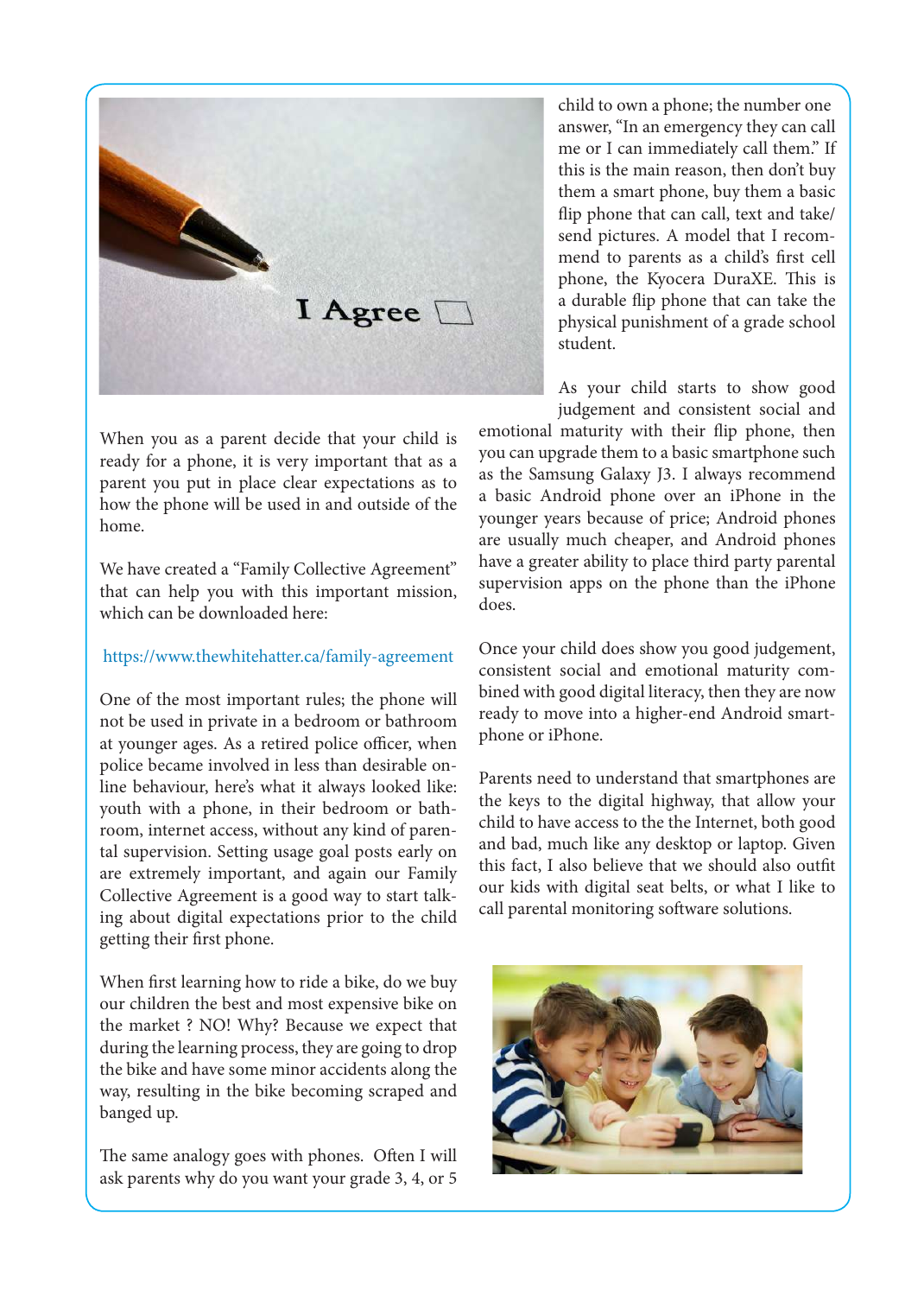Our kids have no right to privacy from us as parents! Having said this, our kids can earn their right to privacy by showing us parents good consistent digital citizenship overtime. Once our kids can do this, then I recommend that monitoring software be removed because



the kids have earned that right.

I also recommend that parents DO NOT use monitoring software covertly and in isolation. If a parent is going to install monitoring/filtering software, let the child know. Also explain to the child that they can earn the right to have this software removed as mentioned above, but that you also have the right to place it back on their phone if they breach any clause in the Family Collective Agreement.

When it comes to monitoring a child's online activity at home via cellphone, laptop or desktop I recommend KidsWifi. This product is simple to use and very effective.

When the child leaves the home with a device, where KidsWiFi doesn't work, then I recommend either the filtering App NetSanity: https:// netsanity.net and/or the monitoring Bark App. I love both products, but Bark is a new class of monitoring that uses what is called machine learning.

Here's a great blog post on machine learning from my good friend Dr Sameer Hinduja http:// cyberbullying.org/machine-learning-can-helpus-combat-online-abuse-primer.

What is cool about Bark is that it has found a bal-

ance between child privacy, and a parent's ability to monitor for undesirable online behaviour. I have spoken directly to Bark and have been testing their product, and I am liking what I see so far. What is also exciting about both of these products is that they can co-exist with KidsWifi, and can be used on both the Android and iPhone operating systems.

Depending upon the child, you may want to install KidsWifi with Bark (low risk), but there may be times where you want to combine KidsWifi with Bark and NetSanity (high risk). What is neat about these products, you can pick and choose which ones you want to use based upon risks and needs.

The other advantage to this monitoring and filtering software, it allows the child to have a reasonable excuse, should a friend ask them to do something with their phone that would be a breach of one of the terms located in the Family Collective Agreement.

Peer pressure can often cause the most well behaved child to do things they normally would not do. By having this software on their phone, it gives the child the ability to say to their friends, "my parents are going to see this and I will lose" my phone."

In other words monitoring software can help them to "Save Face" in-front of their friends. This is also something you should teach them to say, if placed in a difficult situation by a peer(s) to do something with their phone that they shouldn't.

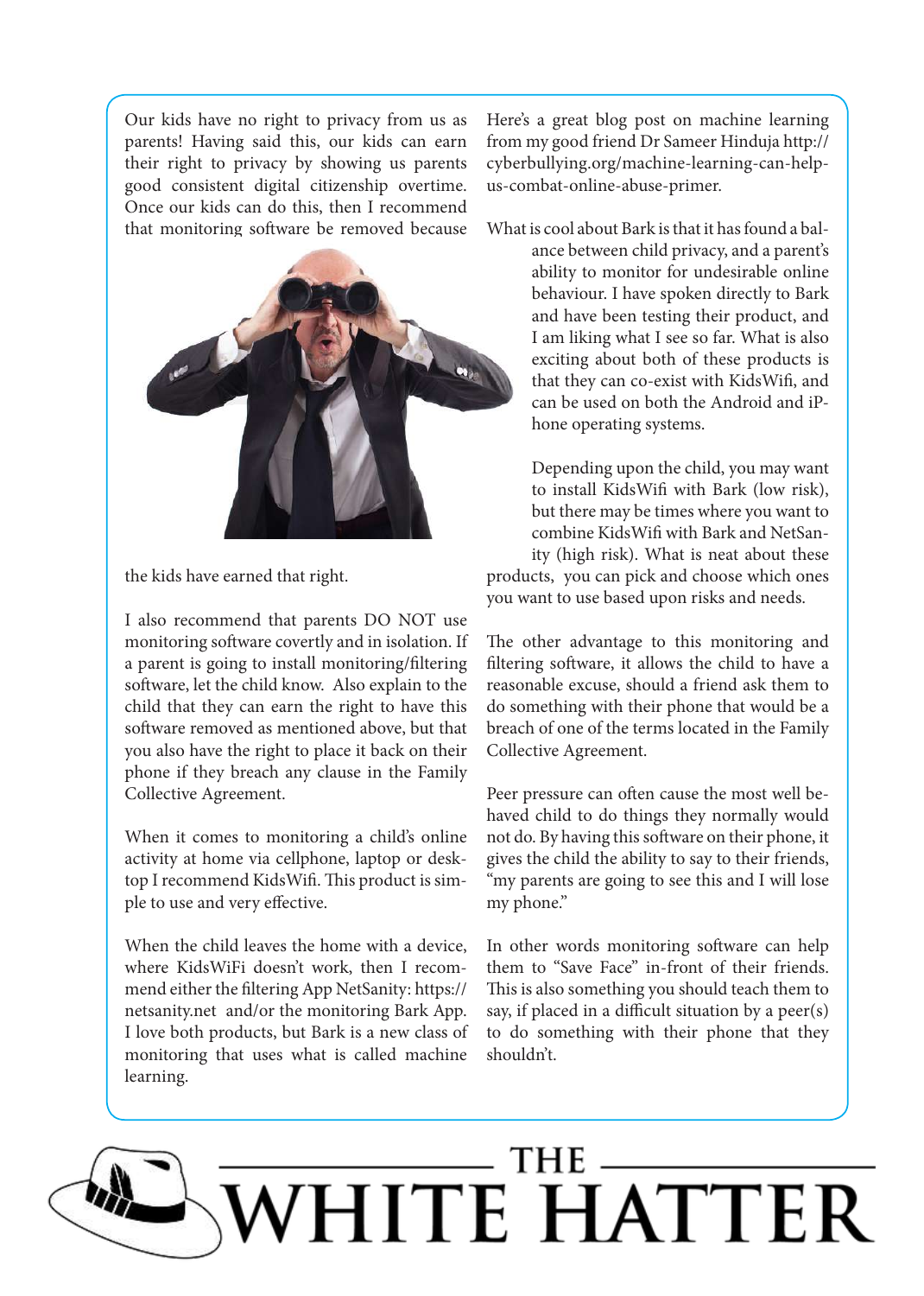

I also want to mention one more product I have located that is available in the US market, BUT not up here in Canada (or UK) yet. The product is called UnGlue - [www.unglue.com](http://www.unglue.com) 

Like Bark, UnGlue takes an asymmetrical approach to teaching digital literacy through the process of what I call "time management."

Unglue is not a monitoring or filtering App, it is an App that teaches kids the digital literacy skill of time management. It sets specific times limits for Apps being used that are agreed upon between parent and child. What is really cool about this App is that kids can earn extra time to stay online by completing chores. This creates the skill of ownership and responsibility rather than entitlement.

The other cool thing about this app is that it can be used on cellphones, laptops, desktops and yes…. even gaming consoles. I have reached out and spoken with the CEO of UnGlue and have asked him to expand his product into Canada, and I am excited to share that the company is now moving to make this happen, so lets keep our fingers crossed.

For those of you who follow us in the United States, I would strongly recommend you head over to their site and have a look. Like myself, I am sure you will agree that Unglue will be another awesome option in creating good mobile digital literacy.

Remember that both the Android and iPhone also have their own native parental controls. that should be put in place as well. To help parents put the settings into play I offer this YouTube video for the iPhone:

#### <http://bit.ly/parentsiphone>

For the Android phone I offer this YouTube video:

#### <http://bit.ly/parentsandroid>

Remember that hardware and software are not replacements for good parenting. It is all about parental education, supervision and participation with our kids, combined with hardware and software solutions where reasonable to do so. Remember we need to be our child's best parent and not their best friend when it comes to keeping our kids emotionally, psychologically and physicall safer, in how they are accessing the digital world until such time as they are free to go it alone.

Cyber Food For Thought

Darren

The White Hatter

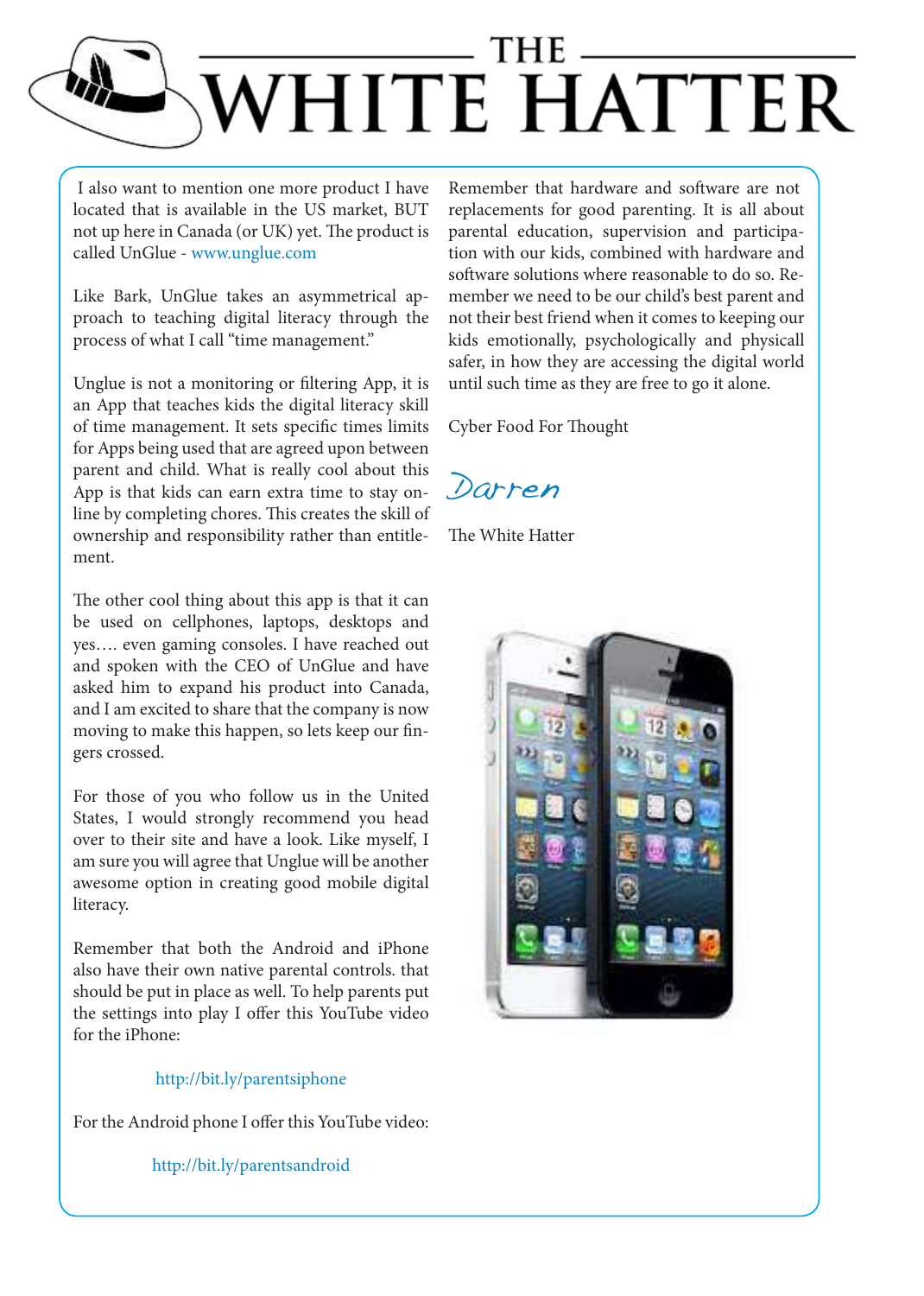# Snippets

On these 2 pages you will find recent articles and blogs that may be of interest.

## **You Tube**

As well as planning my school talks for the new school year over the summer break I will also be creating new videos for my You-Tube channel. This channel is for schools and parents.

If you haven't seen it yet have a look here -<http://bit.ly/esafetyyoutube>

Feel free to subscribe so that you're notified of new videos.

If you have any requests for videos let me know.

Childnet International are a charity based in the UK and form part of the UK Safer Internet Centre (UKSIC). On their site they have a range of great information for parents and schools. Here's a small selection of the advice available:



#### **Key things to remember when setting up a child's user profile:**

Setting up a profile on a new site or game can seem like a daunting task. Profiles are needed for a variety of sites, from gaming websites and social networking sites to the sites children use for school work. There is plenty to consider, such as choosing the perfect profile picture, creating a memorable password and coming up with a username. All of this may seem even harder when trying to make a safe profile for your child.

So what is important to keep in mind when helping your child to create their first online account?

See here for more information: http://bit.ly/childnet1

#### **Childnet film competition**

Childnet invited all schools and youth organisations across the UK to show how they can 'be the change' for a better and safer internet. See the link for the six finalists of the 2017 competition.

[bit.ly/2sBsfw6](http://bit.ly/2sBsfw6)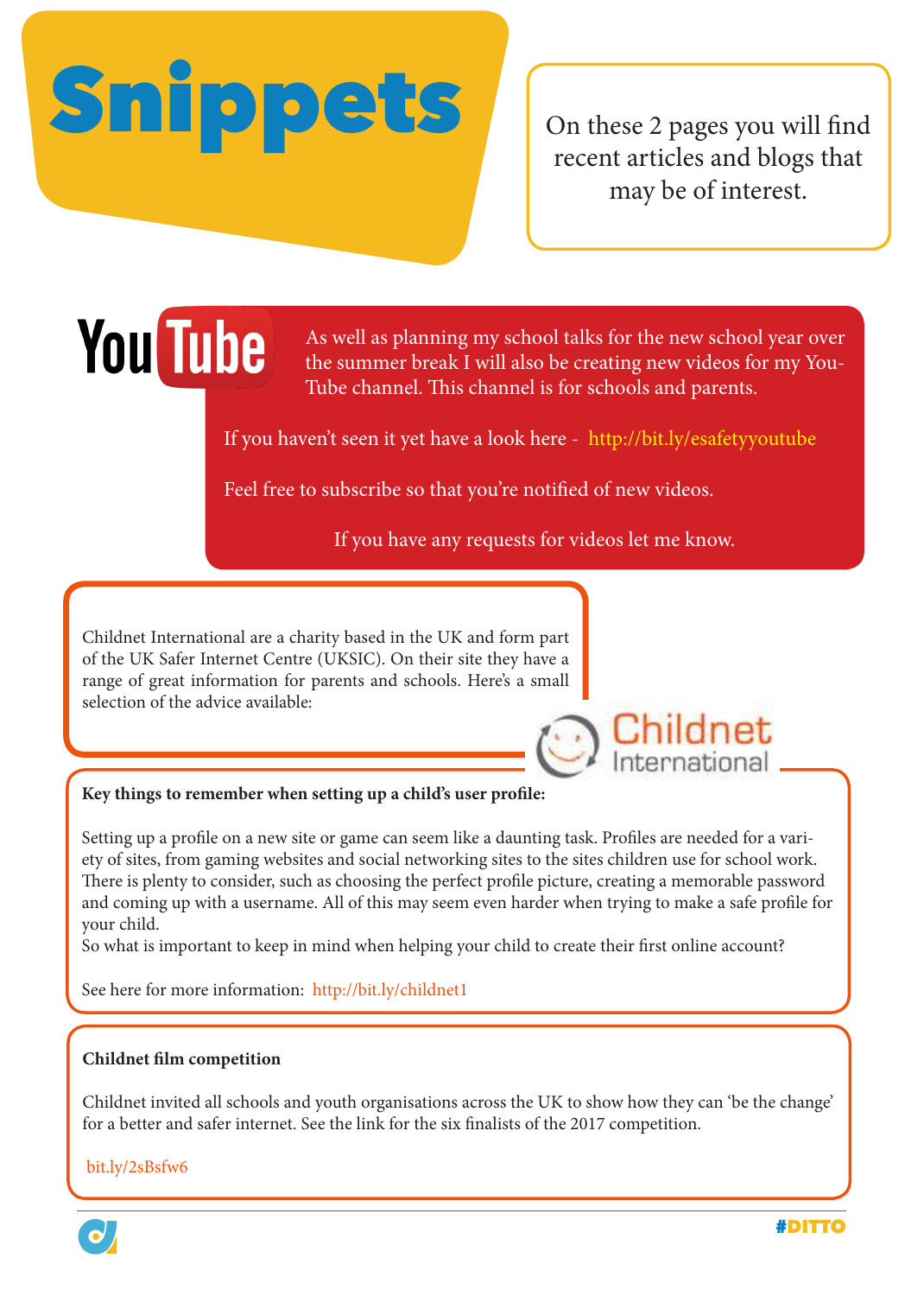

#### **The impact of online pornography on children and young people.**

The highlight looks at research commissioned by the NSPCC and Children's Commissioner (OCC) for England and explores the feelings and experiences of children and young people aged 11-16 relating to online pornography.

The research looked at who had seen online pornography, how seeing this content had made them feel, and the relation this has to their opinions towards relationships and sexting.

<http://bit.ly/research114>





**How social media helps teens cope with anxiety, depression and self harm.**

http://bit.ly/teenscope



**Violent video games don't cause later aggression in kids, according to new longitudinal study.**

#### <http://bit.ly/vvgames>



**BBC** 

**NEWS** 





**Limiting time online won't protect children.**

<http://bit.ly/limitingtime>